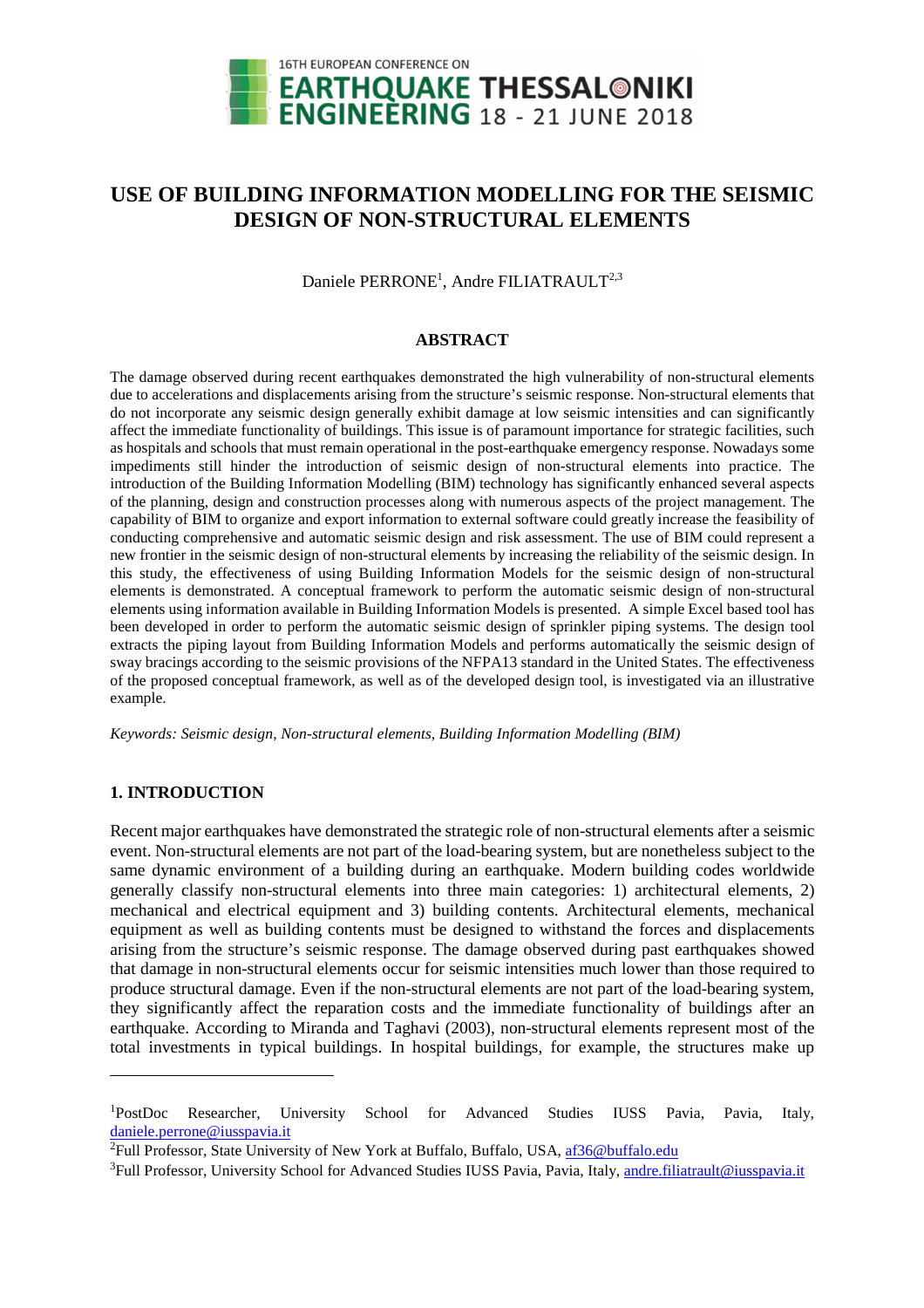approximately only 8% of the total monetary investments (Figure 1a). Focusing, for example, on the damage to piping systems, observations from past earthquakes have demonstrated that the major damage in sprinkler piping systems is located at the joints, sprinkler heads, support hangers, and bracing systems (Figure 1b). After the 1994 Northridge Earthquake in California, many studies were conducted to assess the damage inside buildings and in particular in hospitals. Based on the surveys conducted respectively by Ayres and Phillips (1998) and Fleming (1998), damage data and information on piping systems in 13 hospitals were collected and described. Inside these buildings, water lines were broken, and most hospital buildings suffered from significant water damage due to failure of chilled water and hot water pipe lines. For example, the Olive View Hospital had no structural damage, but the hospital was closed because of water damage (Ayres and Phillips 1998). The February 27, 2010 Chile Earthquake, was one of the largest earthquakes in modern times; it was another demonstration of how non-structural damage affects the functionality of critical facilities. Four hospitals were closed, and 12 hospitals lost almost 75% of their functionalities due to failures of non-structural elements including fire sprinkler systems (Gupta and Ju 2011, Miranda *et al.* 2010).



Figure 1. Typical non-structural elements damage and economical investments.

Many efforts have been done in the last years to develop advanced or simplified methodologies in order to evaluate the earthquake related losses and to ensure a desired building performance for a given intensity of seismic excitation (Welch *et al.* 2014a). The FEMA P-58 (2012) methodology is probably the most developed procedure to perform the probabilistic seismic assessment of a building performance. Figure 2 illustrates the four steps required to perform the probabilistic seismic assessment according to the Performance-Based Earthquake Engineering (PBEE) framework (Calvi *et al.* 2014).



Figure 2. Overview of the four stages of PEER PBEE framework, after Calvi *et al.* 2014.

Within the PBEE framework the non-structural elements are of paramount importance, in particular in the damage (step 3) and loss analyses (step 4). During the damage analysis, the probability that a certain element (structural or non-structural) in the building will exceed a certain damage state for a given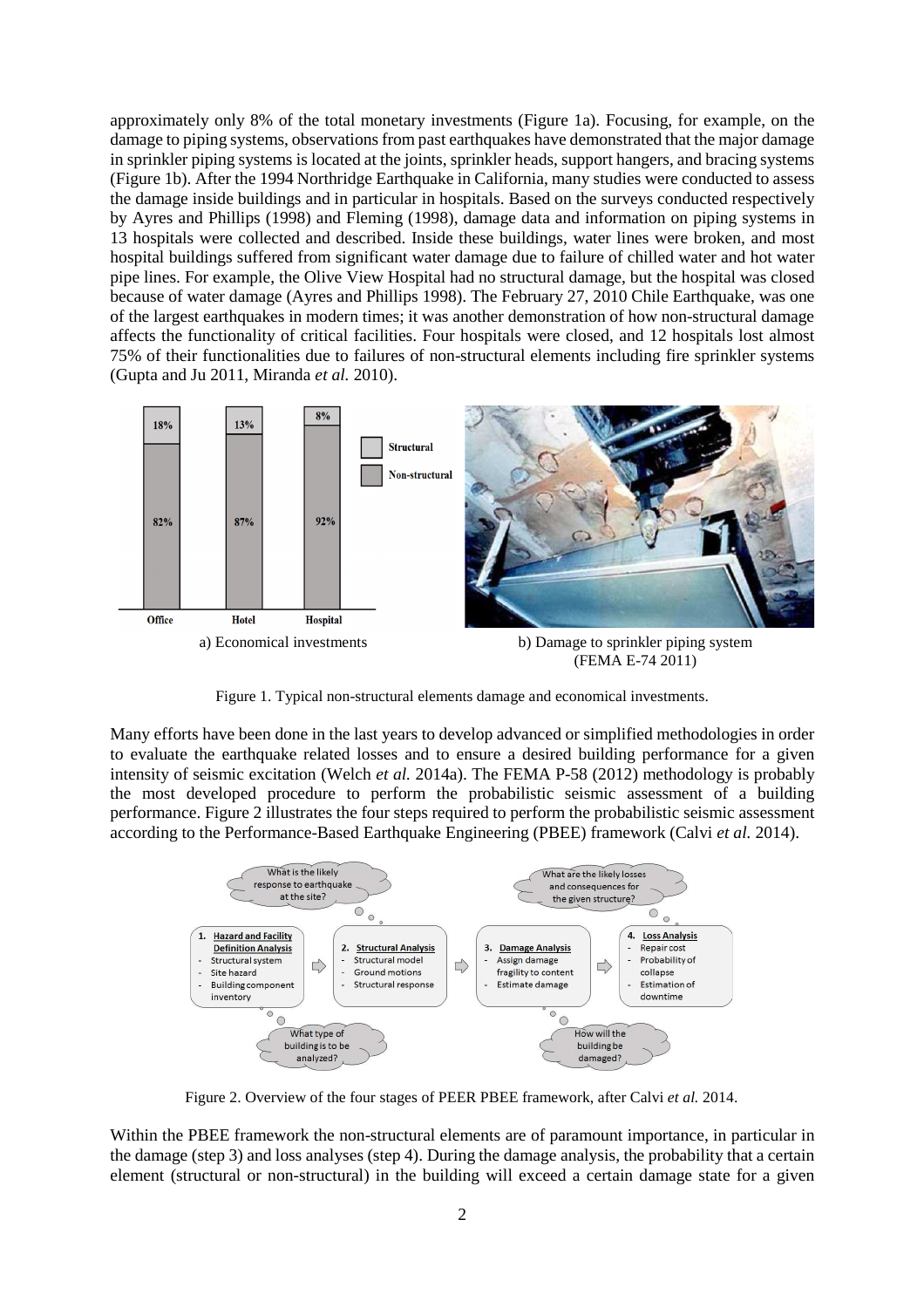intensity level is established. At this stage, the availability of fragility functions for both structural and non-structural elements is necessary. In the literature, few experimental investigations are available for non-structural elements. For this reason, many fragility functions are based on expert judgments. The knowledge of details within a building is of paramount importance in order to reduce uncertainties and improve the quality of the analysis results, particularly in regards to non-structural elements. With this in mind, the use of Building Information Modelling (BIM) could significantly increase the accuracy of a seismic assessment (Welch *et al.* 2014b, Perrone and Filiatrault 2017). The use of BIM concentrates on preplanning, design, construction and integrated project delivery of buildings and infrastructure. Recently, research focus has shifted from earlier life cycle (LC) stages to maintenance, refurbishment, deconstruction and end-of-life considerations especially of complex structures (Volk *et al.* 2013). In this paper, the use of BIM to improve the seismic performance of non-structural elements is discussed demonstrating the effectiveness of the proposed approach through the development of a simple tool for the automated seismic design of sprinkler piping systems.

#### **2. USE OF BIM IN SEISMIC DESIGN**

Due to the increasing complexity in the design of new buildings a close collaboration between the different stakeholders involved in a construction project should be guaranteed. Nowadays the architectural design is devoted to ensure the functionality and the correct distribution of the space in the building as well as to facilitate the work of the mechanical engineers in terms of energetic efficiency. Similar considerations should be also applied to the seismic design of the buildings, with a close collaboration between the architects and the structural engineers. To obtain a desirable building performance the energetic and structural design should be harmonized looking at the seismic performance of the mechanical equipment required to create a safe and comfortable building environment. The same idea should be also applied to all architectural elements, such as partitions, ceilings and building contents, in order to achieve adequate seismic performance during seismic events. It is a common belief of investors and stakeholders that the seismic design of non-structural elements will significantly increase the costs of the building. Even if the tendency of the owners to go for the lowest fees in design contract negotiations could save money at the onset, it could significantly increase the repairing costs in the case of a damaging earthquake, particularly when improper attention is given to the design and installation of non-structural elements (Filiatrault and Sullivan 2014). The results of a recent study indicated that for piping systems installed in commercial buildings, the seismic design of the supporting system increase the costs by approximately 1% with respect to the overall cost of the piping system (Hilti 2016).

The second issue regarding the seismic design of non-structural elements is related to who should be responsible for the integration of structural and non-structural seismic design and installation. The answer to this question is not always clear because many professionals could be involved in this issue (i.e. architects, structural, mechanical and electrical engineers as well as the building owners). In terms of specific competencies, the only professional with expertise in the seismic design is usually the structural engineer. At the same time, structural engineers are often not interested in the design of nonstructural elements and believe this issue is not inherent with their responsibility. Based on these considerations, it appears evident that a new profession called "non-structural coordinator" should be introduced within the building professions. The non-structural coordinator should be familiar with the basic principles of structural design and earthquake engineering. At the same time, a good background regarding the architectural aspects involved in the design process is required (mechanical, electrical and plumbing systems, furniture, architectural elements, etc.). In this context, the use of BIM could greatly enhance the integration between structural and non-structural engineering. The BIM process consists in creating digital files used for a 3D representation and management of the physical and functional characteristics of the building (Figure 3). BIM files can be seemingly exchanged or networked in realtime among the various building professionals who plan, design, construct, operate and manage the building. BIM could be very useful to identify performance targets both for structural and non-structural elements and to identify the more common typology and configuration of non-structural elements installed in the buildings. The detailing of all elements available in Building Information Models is essential to the PBEE assessment framework in order to properly attribute damage characteristics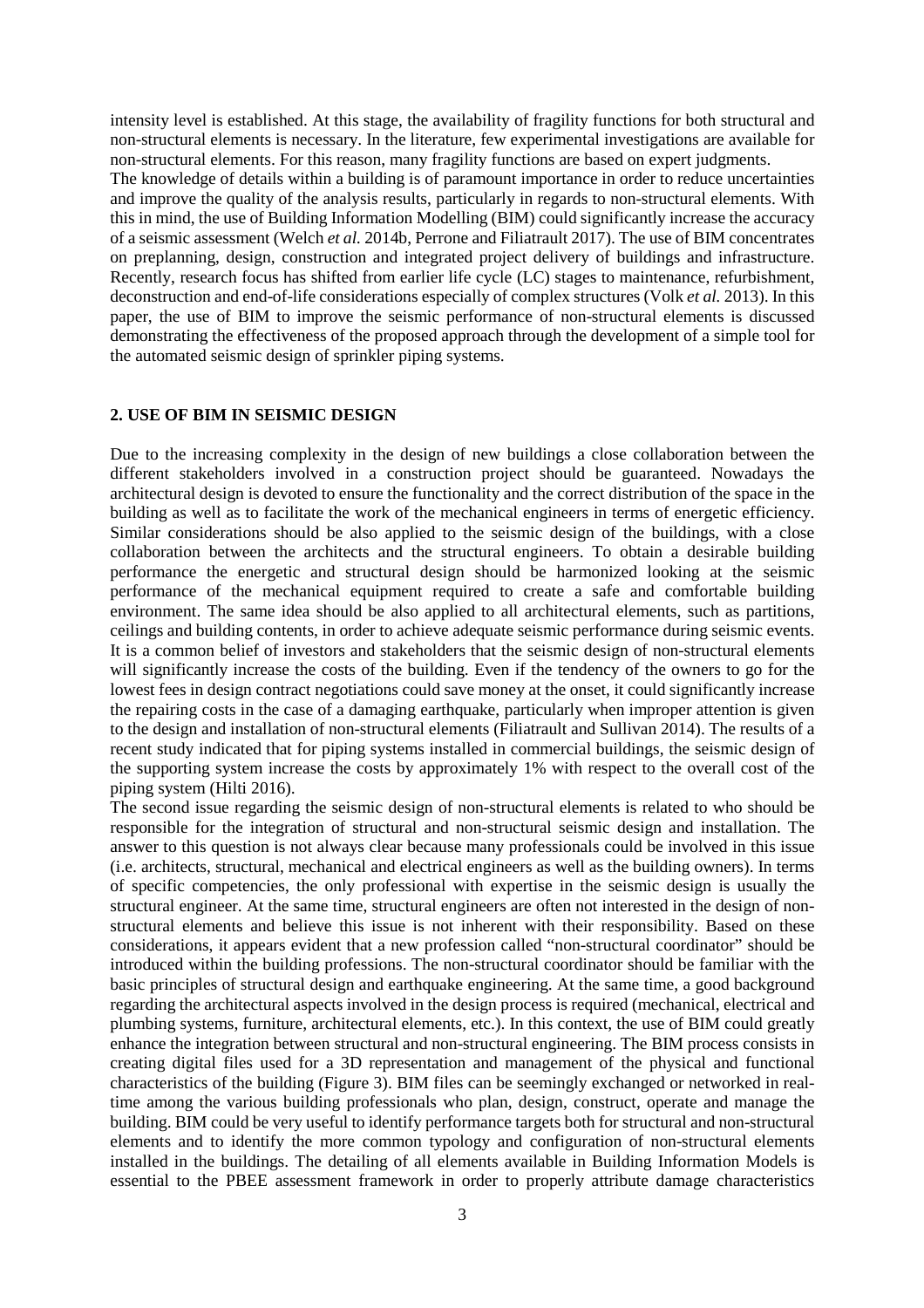(fragility functions), define the quantities (for the estimation of repair costs) and evaluate the repair time (Perrone and Filiatrault 2017). For this reason, the use of BIM could be considered a good solution to introduce in a more refined way the performance of non-structural element in the vulnerability analysis of buildings.



Figure 3. Seismic design of non-structural elements using BIM and seismic assessment/design software (Welch *et al.* 2014b)

The Building Information Models are traditionally used for clash detection, planning and scheduling (Ma et al. 2005, Jongeling and Olofsson 2007) without exploiting the great capability of the IFC format conventionally used in a BIM platform. The Industry Foundation Classes (IFC) data model is an open file format intended to describe building and construction industry data and normed by the International Standard ISO 16739:2013 (ISO 2013). The implementation of the information available in the Building Information Models in specific seismic design oriented tools through IFC file format could significantly improve the design of buildings. To date, some software solutions are able to perform the structural design of the building and export IFC files on BIM platforms. However, similar software are not available for non-structural elements. The development of a platform in which are collected all the information about the different typologies of non-structural elements installed in the buildings using the capabilities of the IFC format could allow the seismic design of non-structural elements and the achievement of desirable seismic performance not only from a structural point of view but for the entire building environment. The platform would classify the non-structural typologies in different categories in order to define the non-structural elements that require specialized design tools and those for which is required the application of code prescriptions (Figure 4). Once the seismic design is performed, the information on seismically designed non-structural elements could be uploaded to update the original Building Information Model.



Figure. 4. Framework for the automatic seismic design of non-structural elements using Building Information Models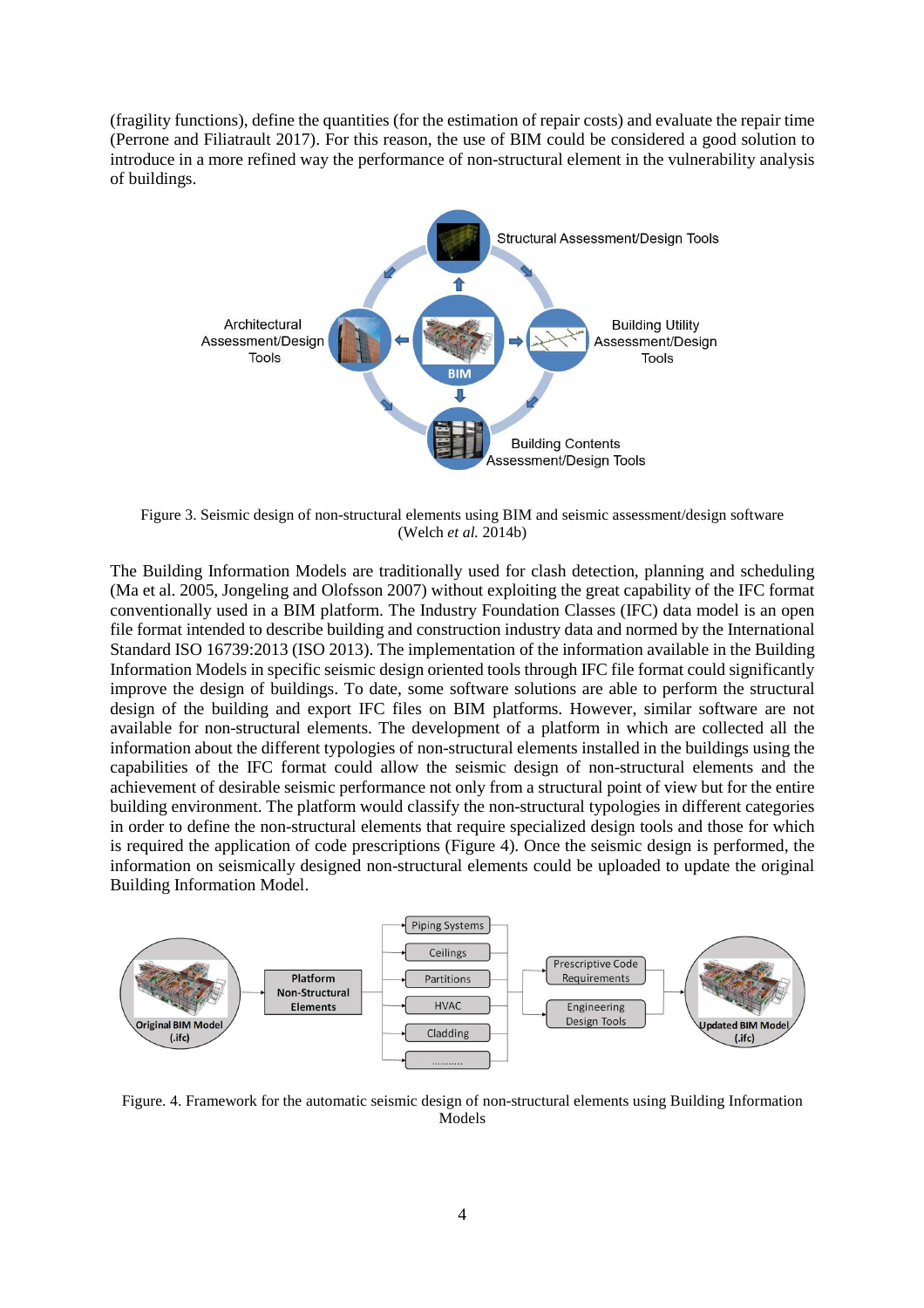#### **3. AUTOMATIC SEISMIC DESIGN OF SPRINKLER PIPING SYSTEMS**

In order to demonstrate the effectiveness of the logical framework proposed in Figure 4 for the seismic design of non-structural elements using BIM, an illustrative example is presented and discussed. The illustrative example consists in the seismic design of the lateral supporting system for the sprinkler piping system in a building. Figure 5 shows all steps of the proposed procedure. Once the layout of the piping system is extracted by the Building Information Model, it can be uploaded in any CAD platform in order to obtain the coordinates of all piping elements. The seismic design of the sway bracing system is performed through a specialized tool called "Seismic Analysis of Piping System for BIM application" or "SAPIS-BIM". This tool was developed in Microsoft Excel using Visual Basic for Application (Office VBA 2016). When the design of the bracing system is finalized, the coordinates of all elements of this system are used to update the original Building Information Model thanks to the versatility of the .IFC file format.



Figure 5. Seismic design of sprinkler piping systems using BIM data

#### *3.1 Description of SAPIS-BIM Tool*

SAPIS-BIM (Seismic Analysis of PIping Systems for BIM Applications) is a seismic design tool developed to demonstrate the effectiveness of using BIM in performance based seismic design of pressurized fire suppressant sprinkler piping systems that are very common in important facilities, such as schools and hospitals. SAPIS-BIM was developed to automatically perform the seismic design of the lateral supporting systems of sprinkler piping systems according to the seismic provisions included in the NFPA13 standard (2016) based on information extracted from the Building Information Models. NFPA13 (2016) provides the minimum requirements for the design and installation of automatic fire sprinkler systems in the United States. Chapter 9 of NFPA13 provides the seismic protection requirements in terms of hanging, bracing and restraints of piping systems. In particular, Section 9.3 describes the requirements to protect against damage from earthquakes water-based fire protection systems. The flowchart illustrated in Figure 6 summarizes the steps to be performed during the procedure implemented in SAPIS-BIM.



Figure 6. Flowchart of the procedure implemented in SAPIS-BIM

In order to import the unbraced sprinkler piping layout in SAPIS-BIM, it is required to create a .txt file in which the coordinates of the piping joints are listed. The tools available in CAD Applications could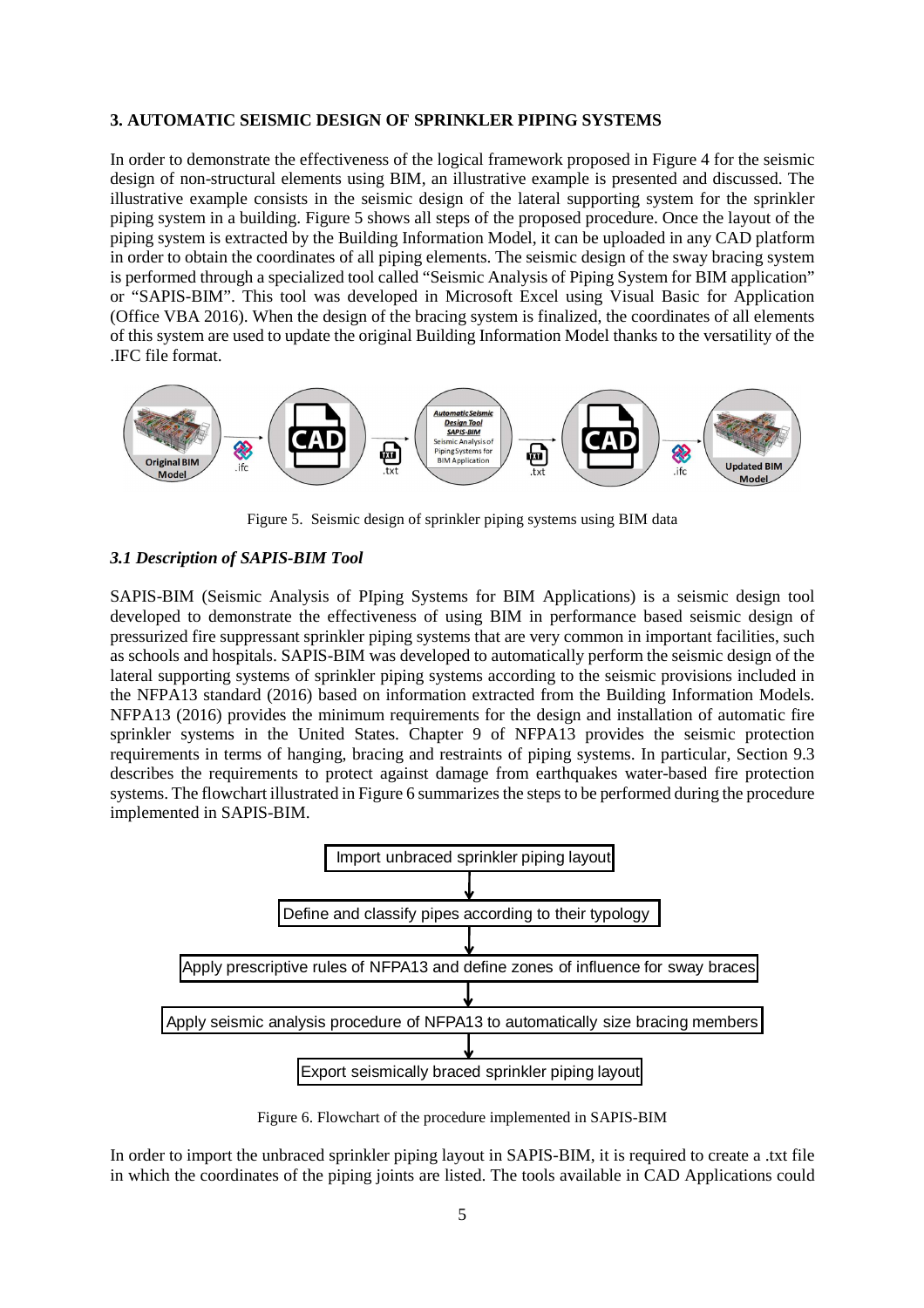be used to automatically create the .txt file. Once the coordinates are correctly uploaded in SAPIS-BIM, a graphical representation of the piping layout is automatically sketched in a dedicated spreadsheet in order to verify if some inconsistencies arose during the uploading of the data. For each pipe, the typology (Main/Branch Line) and the diameter must be defined, NFPA 13 provides different prescriptive requirements as function of the pipe's typology, diameter and bracing direction. SAPIS-BIM automatically stores each pipe in a different spreadsheet according to its typology. The zones of influence are evaluated in terms of length of pipes and are used to calculate the seismic demand on the sway braces. The minimum number and the distance between transverse and longitudinal sway braces according to NFPA13 is automatically calculated for each pipe. The primary layout of sway braces is then finalized using various procedures available in NFPA13 to evaluate the seismic design forces and the dimensions of the brace sections. The three methodologies proposed by NFPA13 in order to evaluate the seismic design force have been implemented in the procedure. According to NFPA13, the horizontal force acting on the brace shall be permitted to be determined in accordance with Section 13.3.1 of SEI/ASCE 7-10 (2010) multiplied by 0.7 to convert to allowable stress design. Two simplified approaches are also permitted. In the first simplified procedure, the horizontal force acting on the brace shall be taken as  $F_{pw} = C_pW_p$ , where  $C_p$  is a tabulated seismic coefficient function only of the short period response parameter  $(S_s)$  at the building's site, while  $W_p$  is the weight of the piping system being braced (it is taken 1.15 times the weight of the water-filled piping). If data for determining  $C_p$  are not available, the horizontal seismic force acting on the braces shall be determined assuming  $C_p = 0.5$ . Once the seismic demand is evaluated, it is necessary to define the section and the size of the braces along with their geometrical configuration (height from the ceiling and angle of inclination). The slenderness ratio of the sway brace member is automatically evaluated and verified. NFPA13 includes capacity tables only for specific values of brace slenderness ratio (100, 200 and 300). SAPIS-BIM automatically performs the seismic verification of the braces. If the braces are not adequate, the user must change the size of the braces in order to finalize and optimize the design. Finally, the coordinates of the sway braces can be automatically exported in the CAD application using a .txt file created by SAPIS-BIM and then it is possible to update the Building Information Model using the versatility of the .IFC file format.

#### *3.2 Illustrative Example*

The case study building selected for illustrating the capabilities of the SAPIS-BIM tool is a four-storey reinforced concrete (RC) structure. Figures 7 and 8 show the main geometrical dimensions of the building. The building is assumed located in Cassino, Italy on a soil class A according to the soil classification proposed in Eurocode 8 (CEN 2004). This site is characterized by a design peak ground accelerations on stiff soil equal to 0.21g for a 10% probability of exceedance in 50 years and it is representative of a medium-high seismic hazard in Italy. The 2% in 50 years spectral acceleration value at a period of 0.2 s (equivalent to S<sub>s</sub> in ASCE7) for the building's site is equal to 0.90g.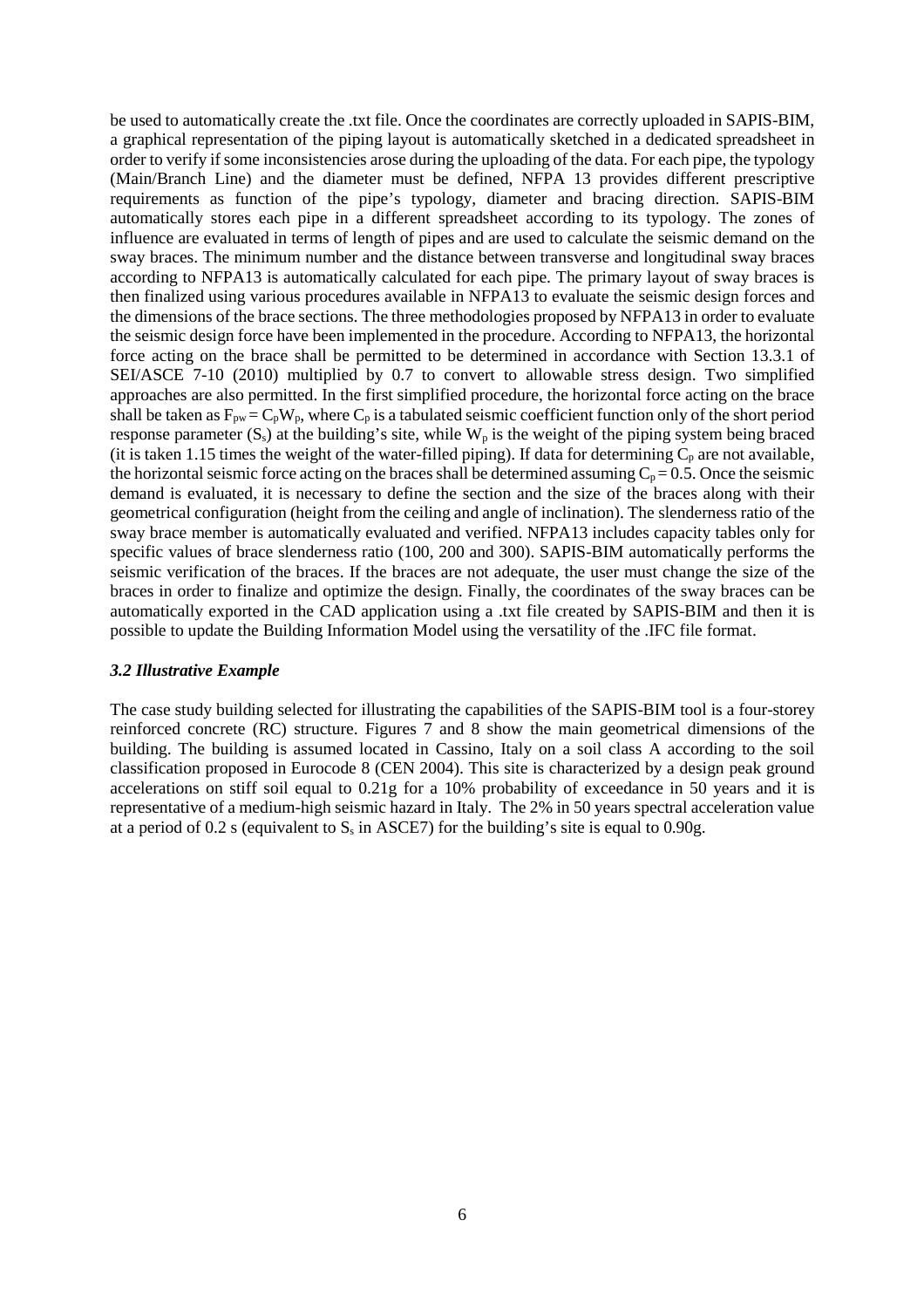

Figure 7. Plan view of the case study building



Figure 8. In elevation view of the case study building

A black iron threaded sprinkler piping system is installed in the case study building (Figure 9). The layout of the sprinkler piping system is composed of two main lines that run along the longest dimensions of the building and 15 branch lines orthogonal to the main lines. The main lines of the sprinkler piping system are made of 89 mm (3.5 in.) schedule 10 pipes, while the branch lines are made of 32 mm (1.25 in.) schedule 10 pipes. The same configuration is assumed at all floors of the case study building. A riser line with a diameter equal to 89 mm connects the sprinkler piping systems installed at each floor.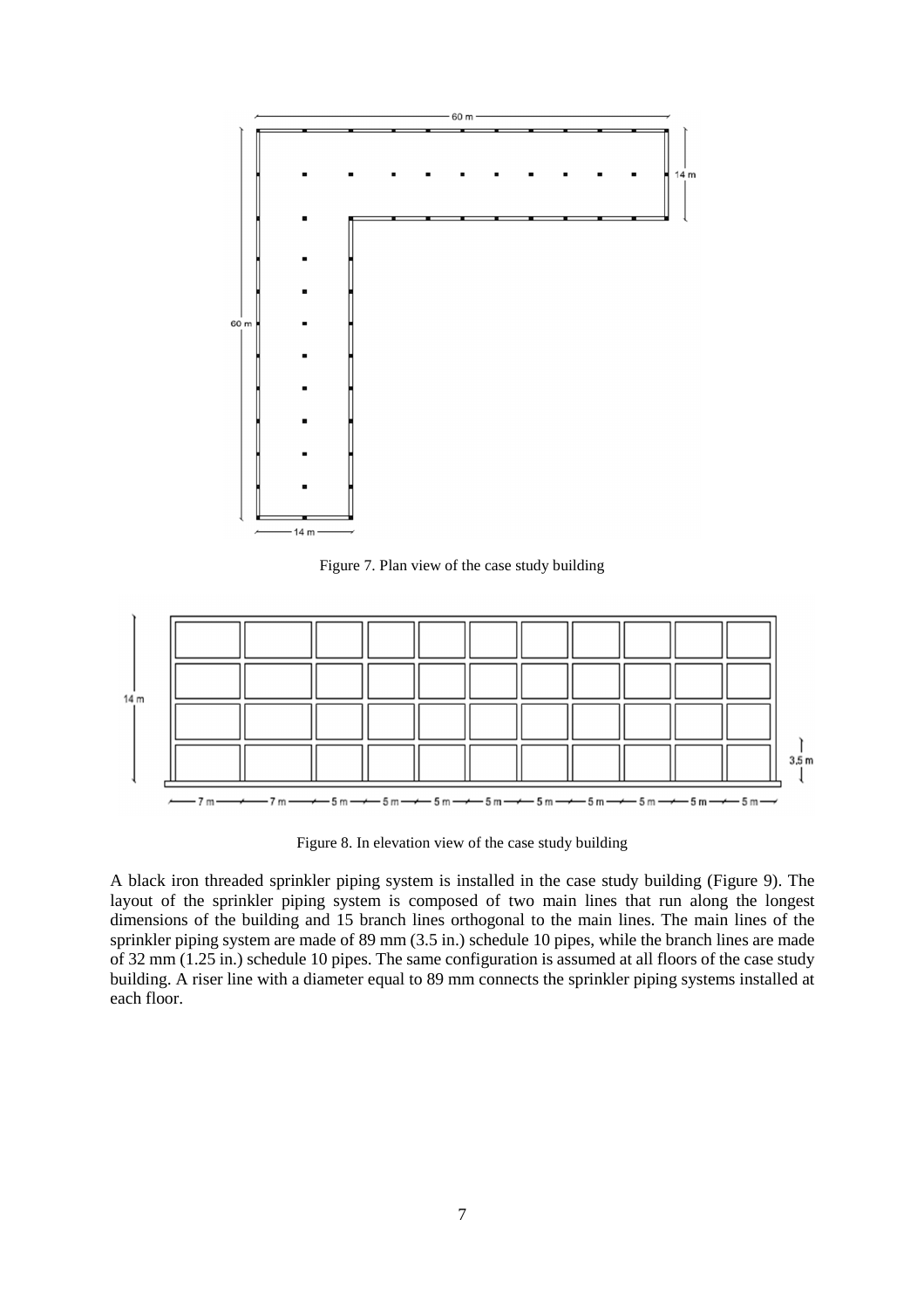

Figure 9. Layout of the sprinkler piping system

A simplified Building Information Model of the building was developed using Tekla BIMsight software (2016). In the Building Information Model, only the information required for this illustrative example (Figure 10) was included.



Figure 10. Building Information Model of the case study building with unbraced sprinkler piping system

# *3.3 Seismic design of bracing members*

The first step in the seismic design of the lateral supports for the sprinkler piping system using SAPIS-BIM consists in the evaluation of the minimum number of braces (lateral and longitudinal). According to NPFA13 the maximum spacing between lateral and longitudinal braces shall not exceed 12 m and 24 m, respectively. Specific prescriptions are provided regarding the location of lateral and longitudinal sway braces near the end of pipe runs and near the changes in direction of the piping. For example, the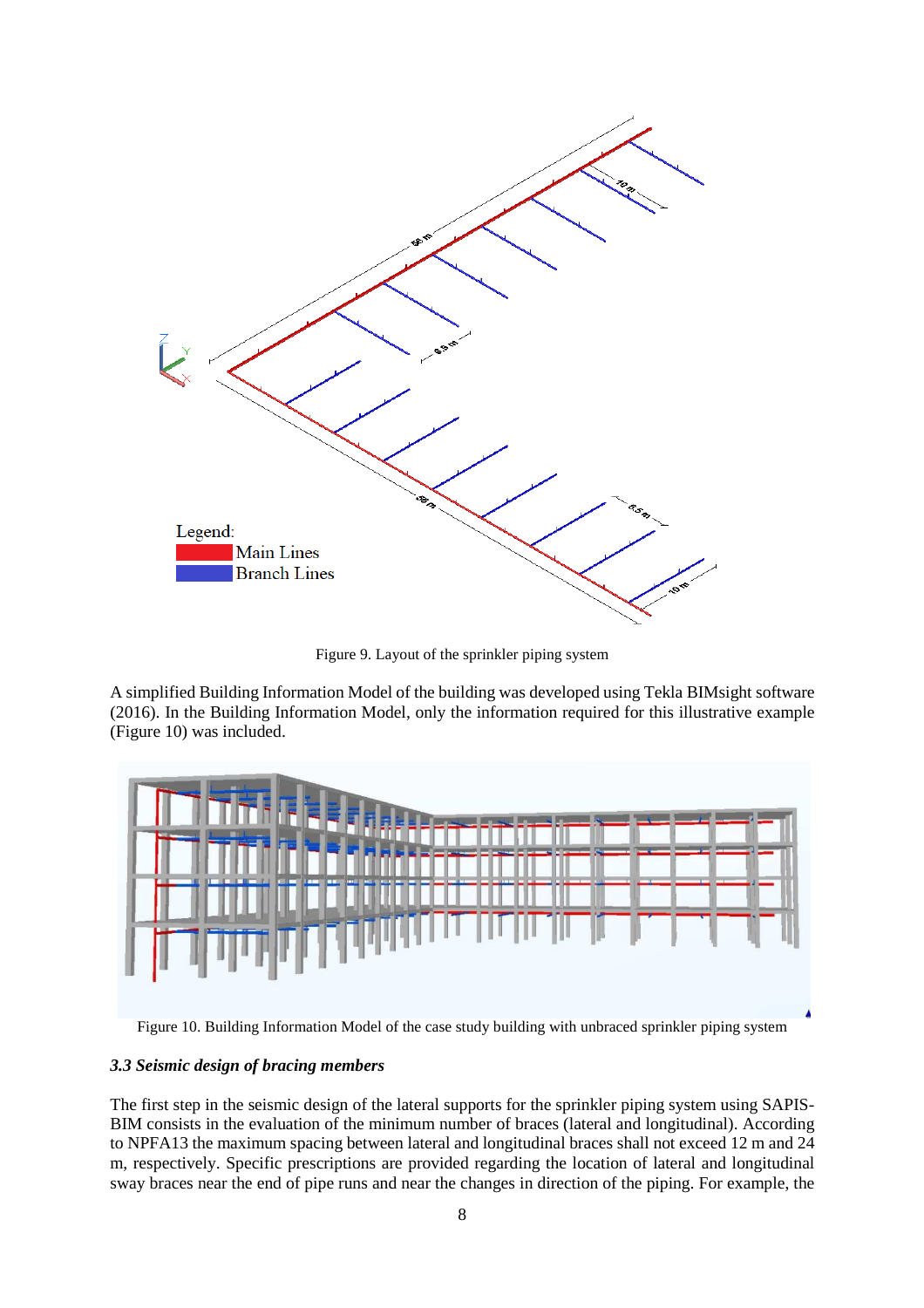first lateral sway brace should be located at a maximum 1.8 m from the end of the pipes not connected with other elements. For the sprinkler piping systems analyzed in this study, SAPIS-BIM automatically identified the two main lines (1-X and 1-Y) and the 15 branch lines. For each of them, the minimum number and distance between transverse and longitudinal sway braces are calculated along with the zone of influence applied on each sway brace, as reported in Table 1.

| <b>Typology</b> | <b>Direction ID Pipe</b> |       | <b>Transverse Sway Braces</b> |                                  | <b>Longitudinal Sway Braces</b> |                                  |  |
|-----------------|--------------------------|-------|-------------------------------|----------------------------------|---------------------------------|----------------------------------|--|
|                 |                          |       | <b>ID</b> Brace               | <b>Zone of Influence</b><br>(mm) | <b>ID</b> Brace                 | <b>Zone of Influence</b><br>(mm) |  |
| Main Line       | X                        | $1-X$ | $T-1$                         | 2203                             | $L-1$                           | 3950                             |  |
|                 |                          |       | $T-2$                         | 3205                             | $L-2$                           | 4900                             |  |
|                 |                          |       | $T-3$                         | 3205                             | $L-3$                           | 4750                             |  |
|                 |                          |       | $T-4$                         | 3205                             | N/A                             | N/A                              |  |
|                 |                          |       | $T-5$                         | 1783                             | N/A                             | N/A                              |  |
|                 | Y                        | $1-Y$ | $T-1$                         | 1203                             | $L-1$                           | 2950                             |  |
|                 |                          |       | $T-2$                         | 3205                             | $L-2$                           | 4900                             |  |
|                 |                          |       | $T-3$                         | 3205                             | $L-3$                           | 4750                             |  |
|                 |                          |       | $T-4$                         | 3205                             | N/A                             | N/A                              |  |
|                 |                          |       | $T-5$                         | 1783                             | N/A                             | N/A                              |  |

Table 1. Minimum requirements according to NFPA13

N/A: Not Applicable

Five transverse sway braces and three longitudinal sway braces are required for both main lines (1-X and 1-Y). The branch lines do not require longitudinal nor transverse sway braces because the pipe diameter is smaller than 65 mm per NFPA13 provisions.

The seismic demand on the sway braces were calculated using the zone of influence provided in Table 1 and according to the simplified procedure allowed by NFPA 13 using only  $S_8 = 0.90$  g. Based on this approach the value of the seismic coefficient  $C_p$  is equal to 0.48. Table 2 lists the horizontal design seismic force on each sway brace calculated by SAPIS-BIM.

|                  |             |                    |                                          | <b>Longitudinal Sway Braces</b> |                                                                                                |  |
|------------------|-------------|--------------------|------------------------------------------|---------------------------------|------------------------------------------------------------------------------------------------|--|
| <b>Direction</b> | <b>Pipe</b> | ID<br><b>Brace</b> | <b>Horizontal Seismic</b><br>Demand (kN) | <b>ID</b> Brace                 | <b>Horizontal Seismic</b><br>Demand (kN)<br>0.93<br>0.90<br>0.83<br>N/A<br>N/A<br>1.25<br>1.22 |  |
| X                | $1-X$       | $T-1$              | 1.15                                     | $L-1$                           |                                                                                                |  |
|                  |             | $T-2$              | 1.35                                     | $L-2$                           |                                                                                                |  |
|                  |             | $T-3$              | 1.35                                     | $L-3$                           |                                                                                                |  |
|                  |             | $T-4$              | 1.35                                     | N/A                             |                                                                                                |  |
|                  |             | $T-5$              | 0.82                                     | N/A                             |                                                                                                |  |
|                  |             | $T-1$              | 0.95                                     | $L-1$                           |                                                                                                |  |
|                  | $1-Y$       | $T-2$              | 1.35                                     | $L-2$                           |                                                                                                |  |
|                  |             | $T-3$              | 1.35                                     | $L-3$                           | 1.12                                                                                           |  |
|                  |             | $\mathbf{D}$       |                                          | <b>Transverse Sway Braces</b>   |                                                                                                |  |

Table 2. Horizontal Seismic Demand on each sway brace in the main lines

N/A: Not Applicable

To perform the verification of the sway braces, it is required to select the typology and dimension of the braces as well as the installation angle and vertical clearance of the sprinkler piping system. For this illustrative example, the vertical clearance was assumed equal to 1000 mm while the installation angle was taken as 45°. SAPIS-BIM automatically evaluates the maximum capacity and performs the verification in terms of capacity and slenderness ratio.

T-4 1.35 N/A N/A T-5 0.82 N/A N/A

By changing the typology and section of the braces, it is possible to perform the optimization of the design in order to reduce the retrofit costs. In this case study, the maximum seismic demand on the braces is equal to 1.35 kN, a Pipe Schedule 40 with a diameter equal to 25 mm was selected for all sway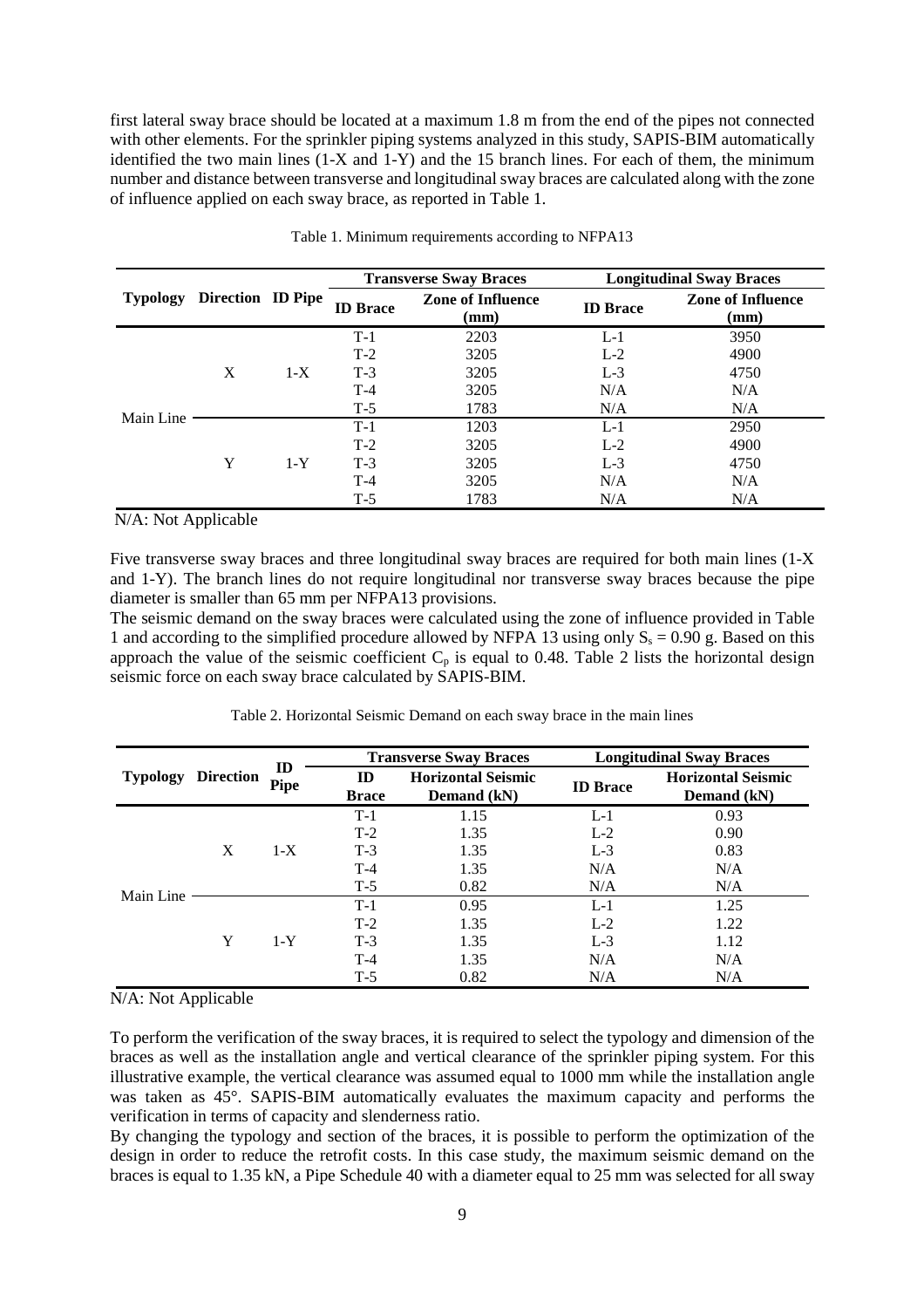braces (Table 3). The allowable strength of the selected brace section is equal to 5.82 kN. Despite that capacity/demand ratio is quite high (4.3), this brace section was selected since is the smallest available to meet the maximum slenderness ratio requirement of 300. Even if for the branch lines do not required a specific design, NFPA13 prescribes that some restraints shall be installed.

|                 | <b>Direction</b> | ID<br>Pipe |                    | <b>Transverse Sway Braces</b> |                         | <b>Longitudinal Sway Braces</b> |                  |                         |
|-----------------|------------------|------------|--------------------|-------------------------------|-------------------------|---------------------------------|------------------|-------------------------|
| <b>Typology</b> |                  |            | ID<br><b>Brace</b> | <b>Type</b>                   | <b>Diameter</b><br>(mm) | ID<br><b>Brace</b>              | <b>Type</b>      | <b>Diameter</b><br>(mm) |
| Main Line       | X                | $1-X$      | $T-1$              | Pipe Schedule 40              | 25                      | $L-1$                           | Pipe Schedule 40 | 25                      |
|                 |                  |            | $T-2$              | Pipe Schedule 40              | 25                      | $L-2$                           | Pipe Schedule 40 | 25                      |
|                 |                  |            | $T-3$              | Pipe Schedule 40              | 25                      | $L-3$                           | Pipe Schedule 40 | 25                      |
|                 |                  |            | $T-4$              | Pipe Schedule 40              | 25                      | N/A                             | N/A              | N/A                     |
|                 |                  |            | $T-5$              | Pipe Schedule 40              | 25                      | N/A                             | N/A              | N/A                     |
|                 | Y                | $1-Y$      | $T-1$              | Pipe Schedule 40              | 25                      | $L-1$                           | Pipe Schedule 40 | 25                      |
|                 |                  |            | $T-2$              | Pipe Schedule 40              | 25                      | $L-2$                           | Pipe Schedule 40 | 25                      |
|                 |                  |            | $T-3$              | Pipe Schedule 40              | 25                      | $L-3$                           | Pipe Schedule 40 | 25                      |
|                 |                  |            | $T-4$              | Pipe Schedule 40              | 25                      | N/A                             | N/A              | N/A                     |
|                 |                  |            | $T-5$              | Pipe Schedule 40              | 25                      | N/A                             | N/A              | N/A                     |

Table 3. Braces typology in the main lines

SAPIS-BIM then automatically determines the required restraints for each branch line. For this illustrative example, No. 12, 44 lb (1.96 kN) wires installed at 45° from the vertical and anchored on both sides of the pipe were selected. The wires are installed at mid-span of the branch lines. According to NFPA13, for branch lines with a diameter equal to 32 mm the maximum spacing between wires should not exceed 14 m (for  $C_p < 0.5$ ). Figure 11 shows a three-dimensional rendering of the sprinkler piping system including the transverse and longitudinal sway braces as well as of the wire restraints installed in the branch lines.



Figure 11. Layout of the sprinkler piping system seismically braced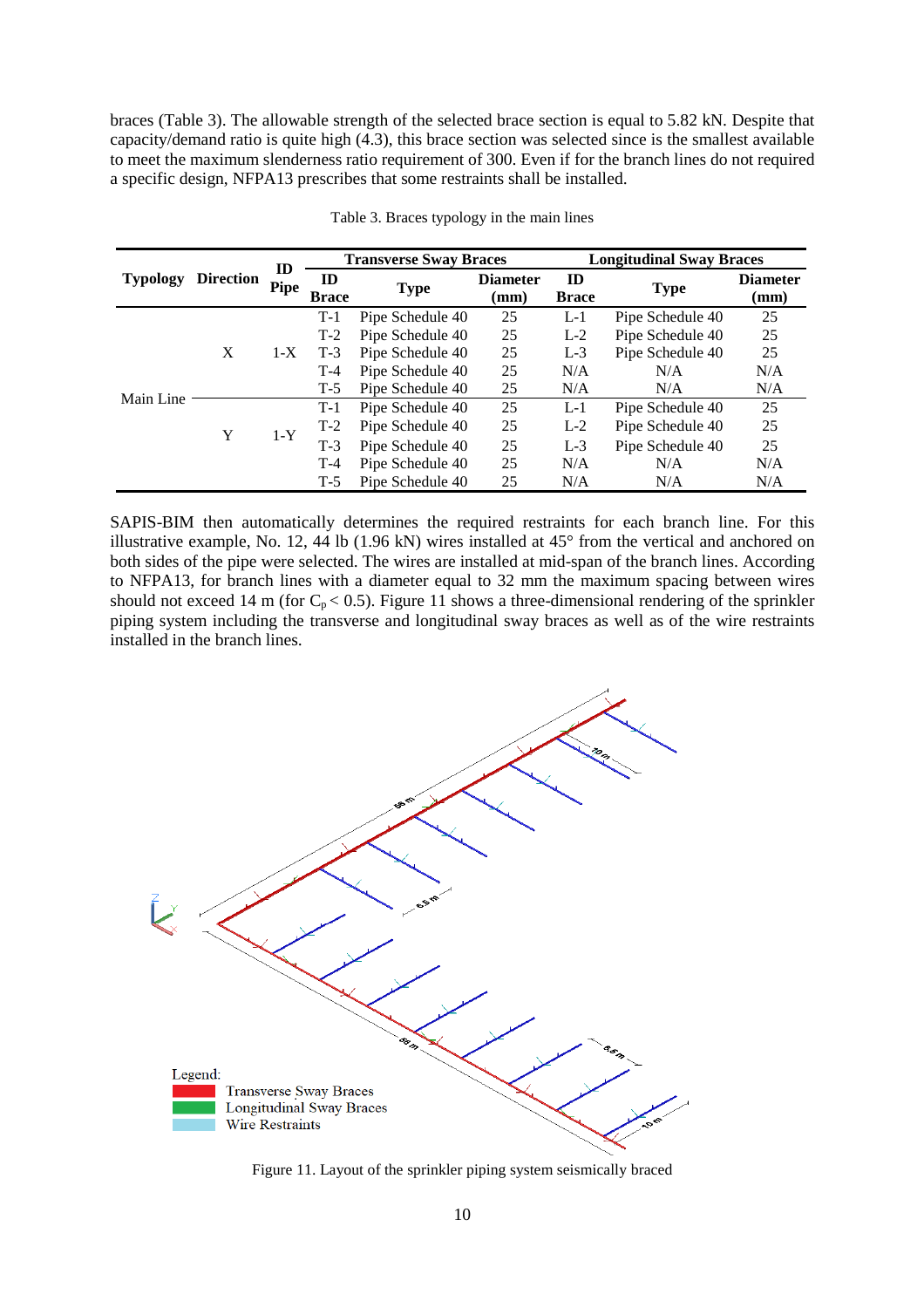The output file generated by SAPIS-BIM was used to export the coordinates of the bracing elements in the CAD application and to update the Building Information Model using the .IFC file (Figure 12).



Figure 12. Updated Building Information Model with seismically braced sprinkler piping system (detailed view of sway braces and restraints in the top two floors of the case study building)

## **4. CONCLUSIONS**

The results of the post-earthquake reconnaissance highlighted the high vulnerability of non-structural elements. Specific seismic regulations devoted to improving the seismic performance of non-structural elements and to reduce the associated economic losses, loss of functionality, and potential threats to life safety need to be introduced around the world. An effective method to improve the seismic performance of non-structural elements could be the implementation of performance-based seismic design coupled with the utilization Building Information Modelling (BIM) technology. In this study, a conceptual framework to use BIM for the seismic design of non-structural elements has been proposed. The effectiveness of the proposed methodology has been demonstrated through an illustrative example in which the seismic design of a sprinkler piping system was conducted automatically based on the information contained in a Building Information Model. In order to perform the automated seismic design, a simple Excel based tool (SAPIS-BIM) has been developed. The information available in the Building Information Model was easily implemented in SAPIS-BIM to perform the seismic design of the sprinkler piping system according to the NPFA 13 seismic provision. Based on the results obtained, the authors believe that the proposed methodology could be extended to different typologies of nonstructural elements in order to create a unique platform in which all the non-structural elements available in a building could be classified and designed/verified. The introduction of this methodology, as well as of a new professional field referred to as "non-structural coordinator", could significantly help lifting some of the impediments to incorporating non-structural seismic design into practice and in reducing earthquake related losses.

#### **5. REFERENCES**

ASCE (2010), ASCE/SEI 7-10 Minimum design loads for buildings and other structure, *American Society of Civil Engineers*. ISBN-13: 978-0784410851

Ayres JM, Phillips RJ (1998) Water Damage in hospital resulting from the Northridge Earthquake. *ASHRAE Transactions Part 1B,* SF-98-14-2: 1286-1296.